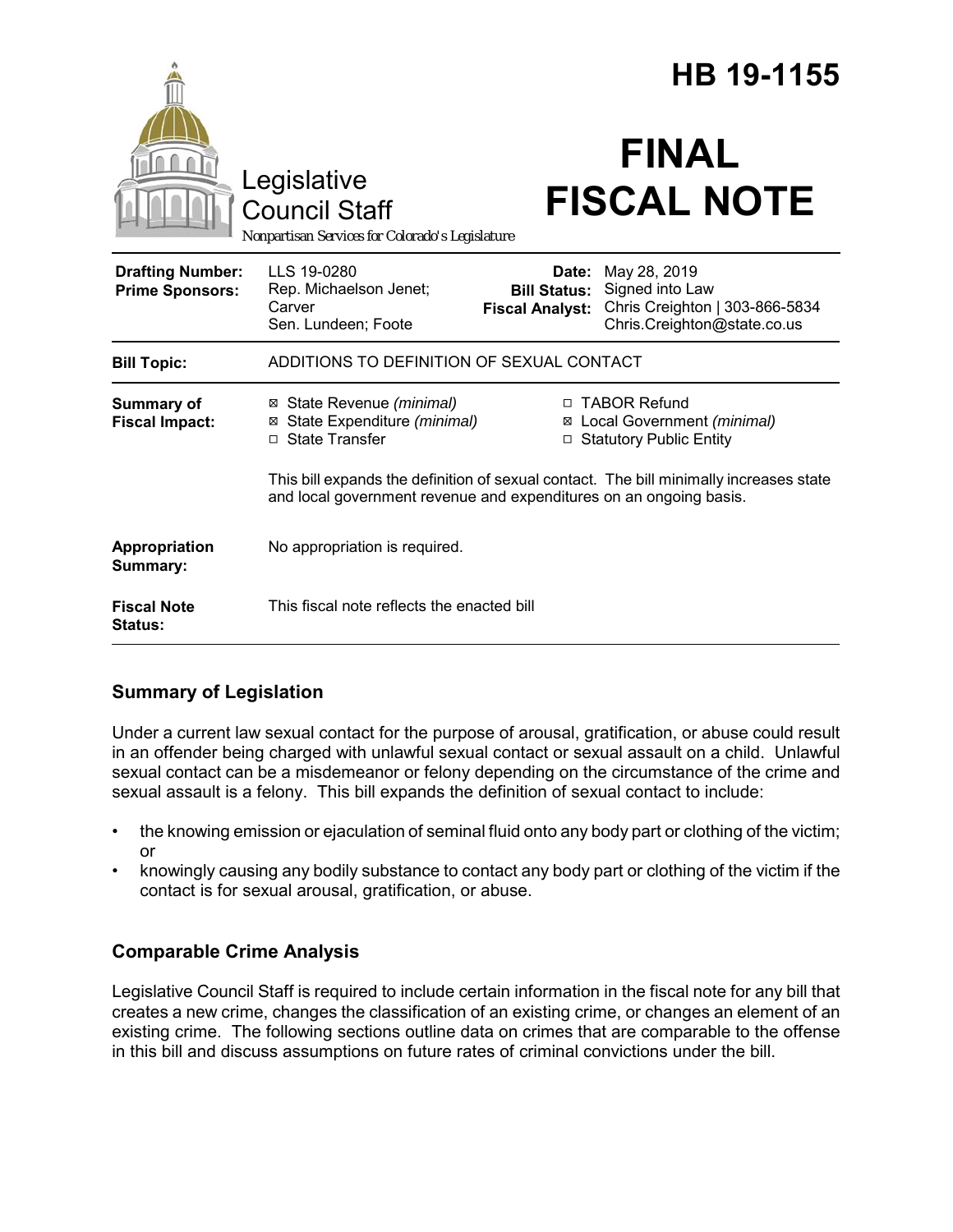May 28, 2019

**Prior conviction data.** This bill changes the element of existing crimes by expanding the definition of sexual contact.

- *Unlawful sexual contact.* Since 2016*,* 614 offenders have been convicted and sentenced for unlawful sexual contact. Of this, 579 offenders were convicted of a misdemeanor with 41 being sentenced to county jail and 35 were convicted of a felony with 4 sentenced to a term of incarceration in the Department of Corrections (DOC). Of this 566 were male and 13 were female. Demographically, 473 were White, 64 were Hispanic, 58 were African American, 12 were Asian, 5 were classified as "Other," and 2 were American Indian.
- *Sexual assault on a child.* Since 2016, 1,275 offenders have been convicted and sentenced for sexual assault on a child. Of this, 1,249 were male, 25 female, and 1 offender did identify a gender. Demographically, 1,015 were White, 126 were Hispanic, 103 were African American, 11 were Asian, 10 were classified as "Other," 8 were American Indian, and 2 did not identify a race.

**Assumptions.** This analysis assumes less than five cases per year will fall under the circumstances of this expanded definition. It is unknown if these convictions will be for unlawful sexual contact or sexual assault on a child; however, any county jail or DOC impact is assumed to be minimal.

Visit leg.colorado.gov/fiscalnotes for more information about criminal justice costs in fiscal notes.

#### **State Revenue**

Beginning in FY 2019-20, this bill increases state revenue by a minimal amount.

**Criminal fines and court fees.** By expanding the definition of the existing crime of sexual contact this bill will increase state revenue from criminal fines and court fees by a minimal amount beginning in FY 2019-20, credited to the Fines Collection Cash Fund, various other cash funds in the Judicial Department, and the General Fund. The fine penalty for unlawful sexual contact can range from \$250 to \$100,000 depending on the circumstance of the crime and whether the offender is convicted and sentenced of a misdemeanor or a felony. The fine penalty for sexual assault on a child can range from \$1,000 to \$750,000. Additionally, court fees may be imposed on a case-by-case basis for a variety of court-related costs, such as probation supervision, drug surcharges, or late fees. Because the courts have the discretion of incarceration, imposing a fine, or both, a precise state revenue impact cannot be determined. Criminal fine and court fee revenue is subject to TABOR; however, under the March 2019 Legislative Council Staff forecast, a TABOR surplus is not expected in FY 2019-20 or FY 2020-21.

## **State Expenditures**

Beginning in FY 2019-20, this bill increases costs and workload in the Judicial Department and the Department of Human Services. It may also increase state General Fund expenditures in the Department of Corrections, as discussed below.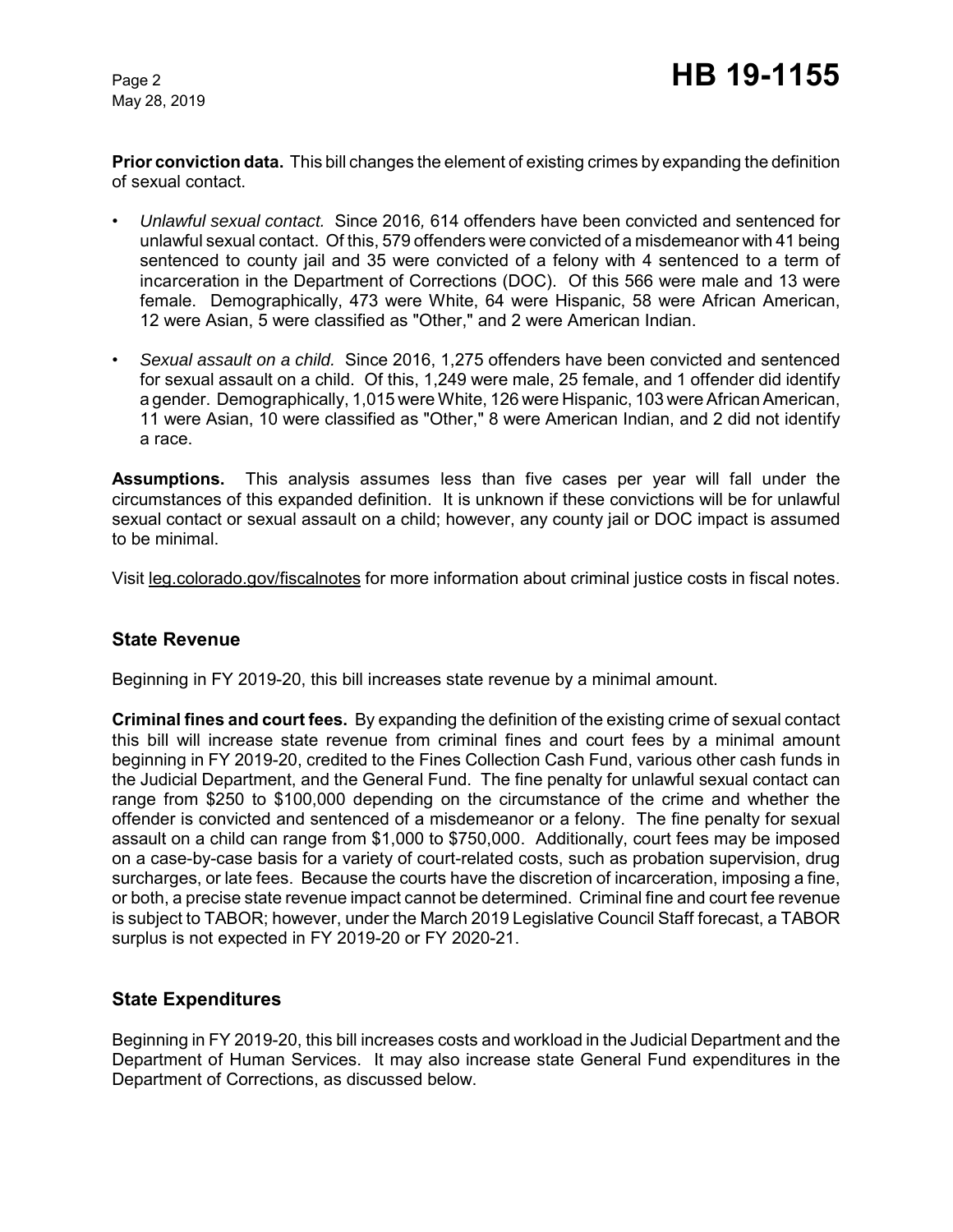May 28, 2019

**Judicial Department***.* This bill will increase costs and workload for the trial courts in the Judicial Department to process additional criminal case filings. Costs and workload may also increase in the agencies that provide representation to indigent persons, including the Office of the State Public Defender and the Office of Alternate Defense Council. Additionally, costs and workload may increase in the Office of the Child's Representative to provide representation to juveniles. If additional offenders are sentenced to probation, costs and workload in the Division of Probation will increase. Overall, it is assumed that this workload can be accomplished within existing appropriations. Should a change in funding be required for any agency or division within the Judicial Department, the fiscal note assumes it will be addressed through the annual budget process.

**Department of Corrections.** To the extent that this bill increases the number of persons sentenced to prison for felony unlawful sexual contact or sexual abuse of a child, costs will increase. However, at this time it is assumed that the likelihood of persons being sentenced to the custody of the DOC is minimal and that any increase in costs will be addressed through the annual budget process, if necessary.

**Department of Human Services.** To the extent that this bill increases the number of juveniles adjudicated of unlawful sexual contact and sentenced to the Division of Youth Services, costs will increase. This impact is assumed to be minimal and any increase in costs will be addressed through the annual budget process, if necessary.

#### **Local Government**

Beginning in FY 2019-20, this bill is expected to increase local government revenue, costs, and workload as described below. The exact impact to a particular local government will vary depending on the number of offenses committed within its jurisdiction.

**District attorneys**. The bill increases workload and costs for district attorneys to prosecute new offenses. District attorney offices are funded by counties, with each county in a judicial district contributing based on its population.

**County jails.** Based on the assumptions listed in the Comparable Crime Analysis section, the bill may increase county jail costs. However, because the courts have the discretion of incarceration or imposing a fine, the precise county impact cannot be determined. Under current law, the state reimburses county jails for housing state inmates. Based on a 2018 Joint Budget Committee Staff county jail survey, the average cost to house an offender in a county jail is \$98.83 per day, but varies significantly from \$43.65 to \$350.21 per day depending on the county. For the current fiscal year, the state reimburses county jails at a daily rate of \$54.93.

**Denver County Court.** The bill increases revenue, costs and workload for the Denver County Court, which is managed and funded by the City and County of Denver, to try misdemeanor unlawful sexual contact cases under the bill. Probation services in the Denver County Courts may also experience an increase in revenue, costs, and workload revenue to supervise additional persons convicted under the bill within Denver County.

**County Human Services.** To the extent that this bill results in more investigations for abuse and neglect related to child sexual assault cases, costs and workload will increase for county departments of human and social services.